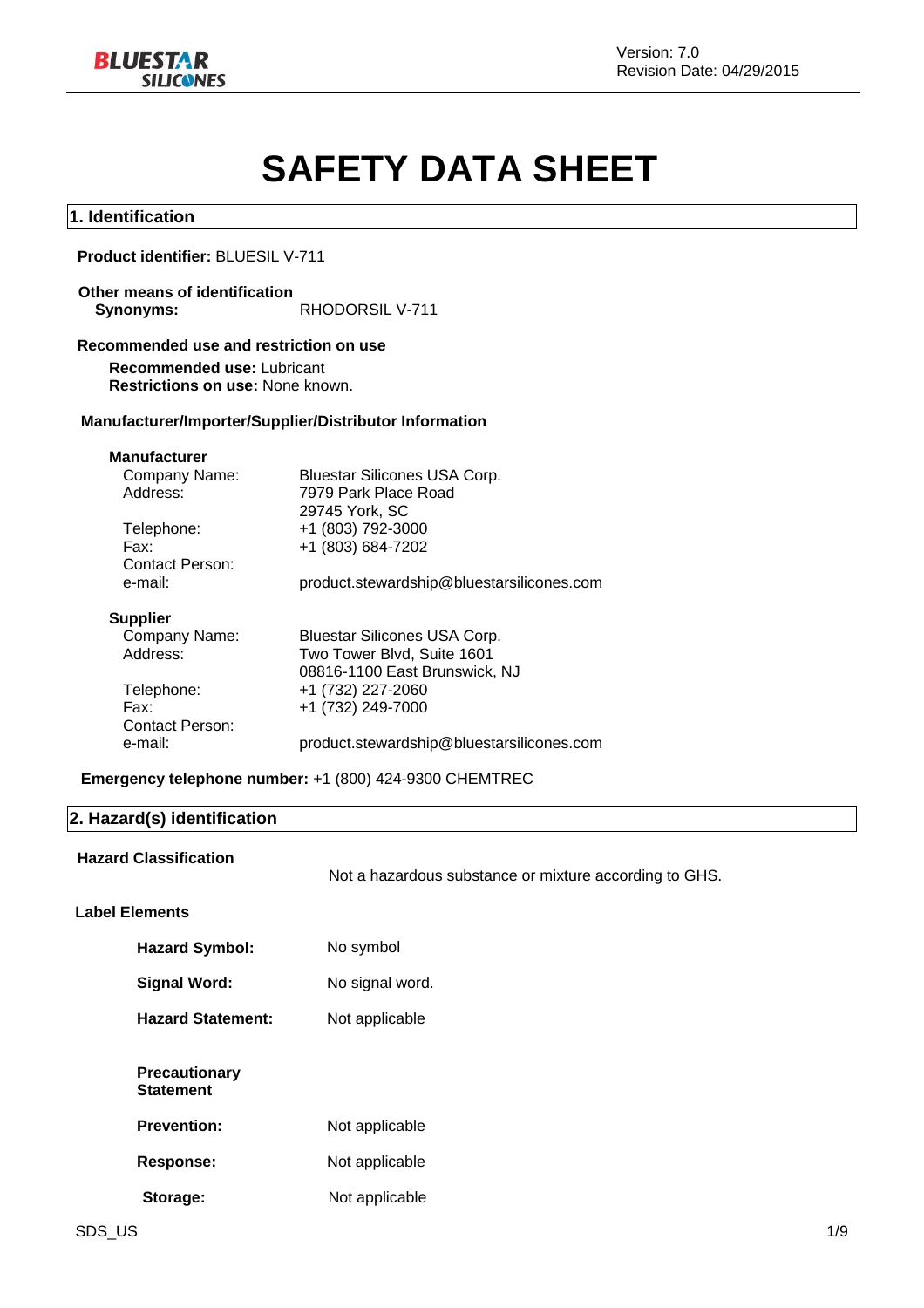

| Disposal:                                                   | Not applicable                                                                                                                             |  |
|-------------------------------------------------------------|--------------------------------------------------------------------------------------------------------------------------------------------|--|
| Other hazards which do not<br>result in GHS classification: | No data available.                                                                                                                         |  |
| 3. Composition/information on ingredients                   |                                                                                                                                            |  |
| <b>Mixtures</b>                                             |                                                                                                                                            |  |
| <b>Composition Comments:</b>                                | Polyorganosiloxane.                                                                                                                        |  |
| 4. First-aid measures                                       |                                                                                                                                            |  |
| <b>General information:</b>                                 | For further information refer to section 8 "Exposure-controls/personal<br>protection".                                                     |  |
| Ingestion:                                                  | Do not induce vomiting. Rinse mouth thoroughly. Get medical attention if<br>symptoms occur.                                                |  |
| Inhalation:                                                 | Under normal conditions of intended use, this material is not expected to be<br>an inhalation hazard.                                      |  |
| <b>Skin Contact:</b>                                        | Wash skin thoroughly with soap and water. Seek medical attention if<br>irritation develops or persists.                                    |  |
| Eye contact:                                                | Immediately rinse with water for several minutes. Seek medical attention if<br>irritation develops or persists or if visual changes occur. |  |
| Most important symptoms/effects, acute and delayed          |                                                                                                                                            |  |
| <b>Symptoms:</b>                                            | None known.                                                                                                                                |  |
| Hazards:                                                    | No specific recommendations.                                                                                                               |  |
|                                                             | Indication of immediate medical attention and special treatment needed                                                                     |  |
| Treatment:                                                  | No specific recommendations.                                                                                                               |  |
| 5. Fire-fighting measures                                   |                                                                                                                                            |  |
| <b>General Fire Hazards:</b>                                | No specific recommendations.                                                                                                               |  |
| Suitable (and unsuitable) extinguishing media               |                                                                                                                                            |  |
| Suitable extinguishing<br>media:                            | Water spray, fog, CO2, dry chemical, or alcohol resistant foam.                                                                            |  |
| <b>Unsuitable extinguishing</b><br>media:                   | None known.                                                                                                                                |  |
| Specific hazards arising from<br>the chemical:              | Product will burn under fire conditions. Hazardous Decomposition Products<br>: formaldehyde, oxides of carbon and silica.                  |  |

**Special protective equipment and precautions for firefighters**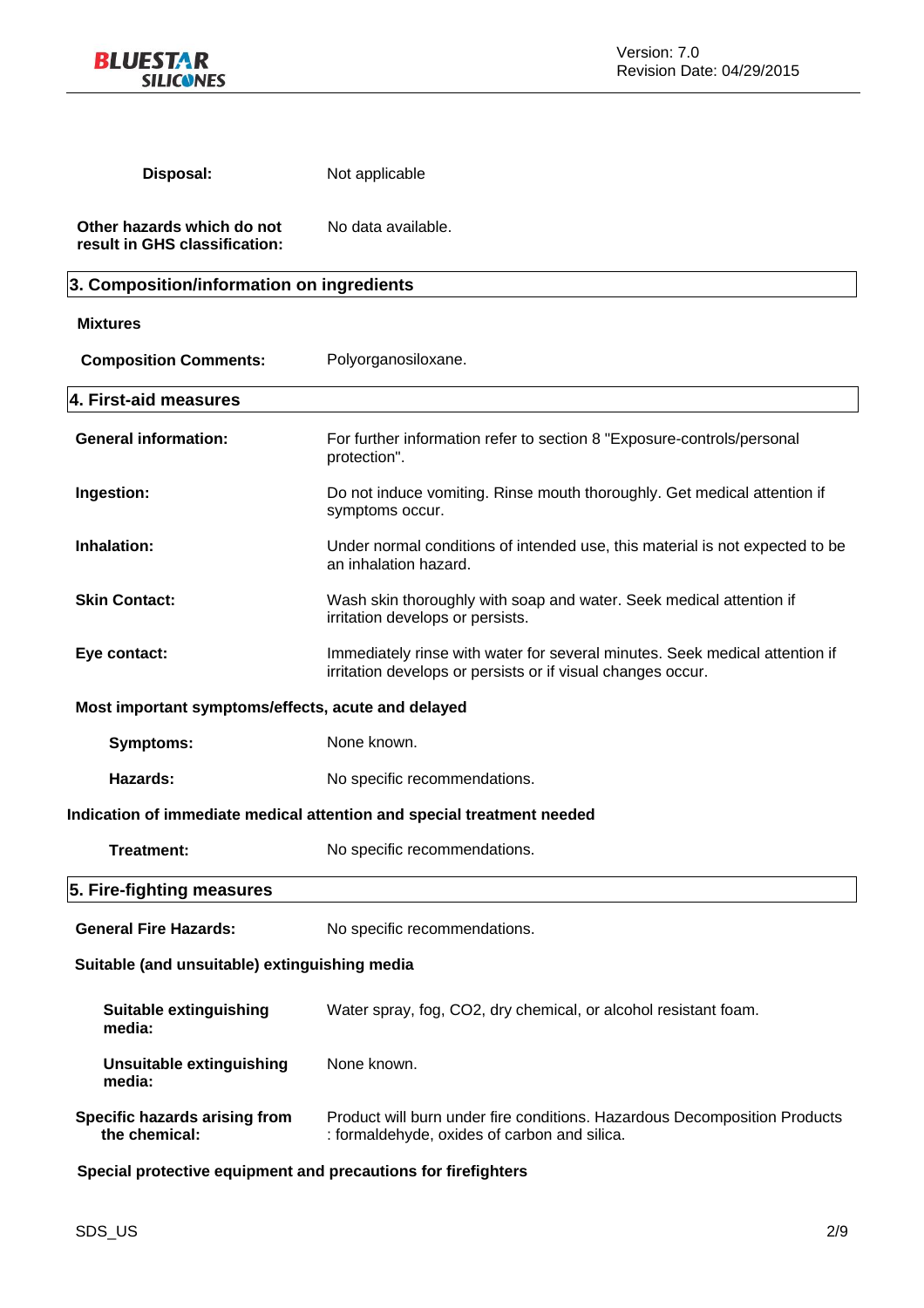**BLUESTAR SILICONES** 

| Special fire fighting<br>procedures:               | Water spray should be used to cool containers.                                                                                                                                          |
|----------------------------------------------------|-----------------------------------------------------------------------------------------------------------------------------------------------------------------------------------------|
| Special protective equipment<br>for fire-fighters: | Firefighters should wear NIOSH/MSHA approved self-contained breathing<br>apparatus and full protective clothing. Use water to keep fire exposed<br>containers cool and disperse vapors. |

### **6. Accidental release measures**

| <b>Personal precautions,</b><br>protective equipment and<br>emergency procedures: | Use personal protective equipment. See Section 8 of the MSDS for<br>Personal Protective Equipment.                                        |
|-----------------------------------------------------------------------------------|-------------------------------------------------------------------------------------------------------------------------------------------|
| <b>Methods and material for</b><br>containment and cleaning<br>up:                | Sweep or scoop up and remove.                                                                                                             |
| <b>Notification Procedures:</b>                                                   | Caution: Contaminated surfaces may be slippery. For waste disposal, see<br>section 13 of the MSDS.                                        |
| <b>Environmental Precautions:</b>                                                 | Do not allow to enter drains, sewers or watercourses.                                                                                     |
| 7. Handling and storage                                                           |                                                                                                                                           |
| <b>Precautions for safe handling:</b>                                             | See Section 8 of the MSDS for Personal Protective Equipment. For further<br>information, refer to Section 10: "Stability and Reactivity". |
| Conditions for safe storage,<br>including any<br>incompatibilities:               | Store in tightly closed original container in a dry, cool and well-ventilated<br>place.                                                   |

### **8. Exposure controls/personal protection**

| <b>Control Parameters</b><br><b>Occupational Exposure Limits</b> | None of the components have assigned exposure limits.                                                                                                                                                 |
|------------------------------------------------------------------|-------------------------------------------------------------------------------------------------------------------------------------------------------------------------------------------------------|
| <b>Appropriate Engineering</b><br><b>Controls</b>                | No special precautions.                                                                                                                                                                               |
|                                                                  | Individual protection measures, such as personal protective equipment                                                                                                                                 |
| <b>General information:</b>                                      | Provide sufficient ventilation during operations which cause vapor<br>formation. This product can form formaldehyde vapors when heated to<br>temperatures above 150 degrees C in the presence of air. |
| Eye/face protection:                                             | Wear approved safety glasses.                                                                                                                                                                         |

**Skin Protection<br>
Hand Protection:** Protective gloves are recommended. **Other:** Wear suitable protective clothing. **Respiratory Protection:** No protection is ordinarily required under normal conditions of use and with

adequate ventilation.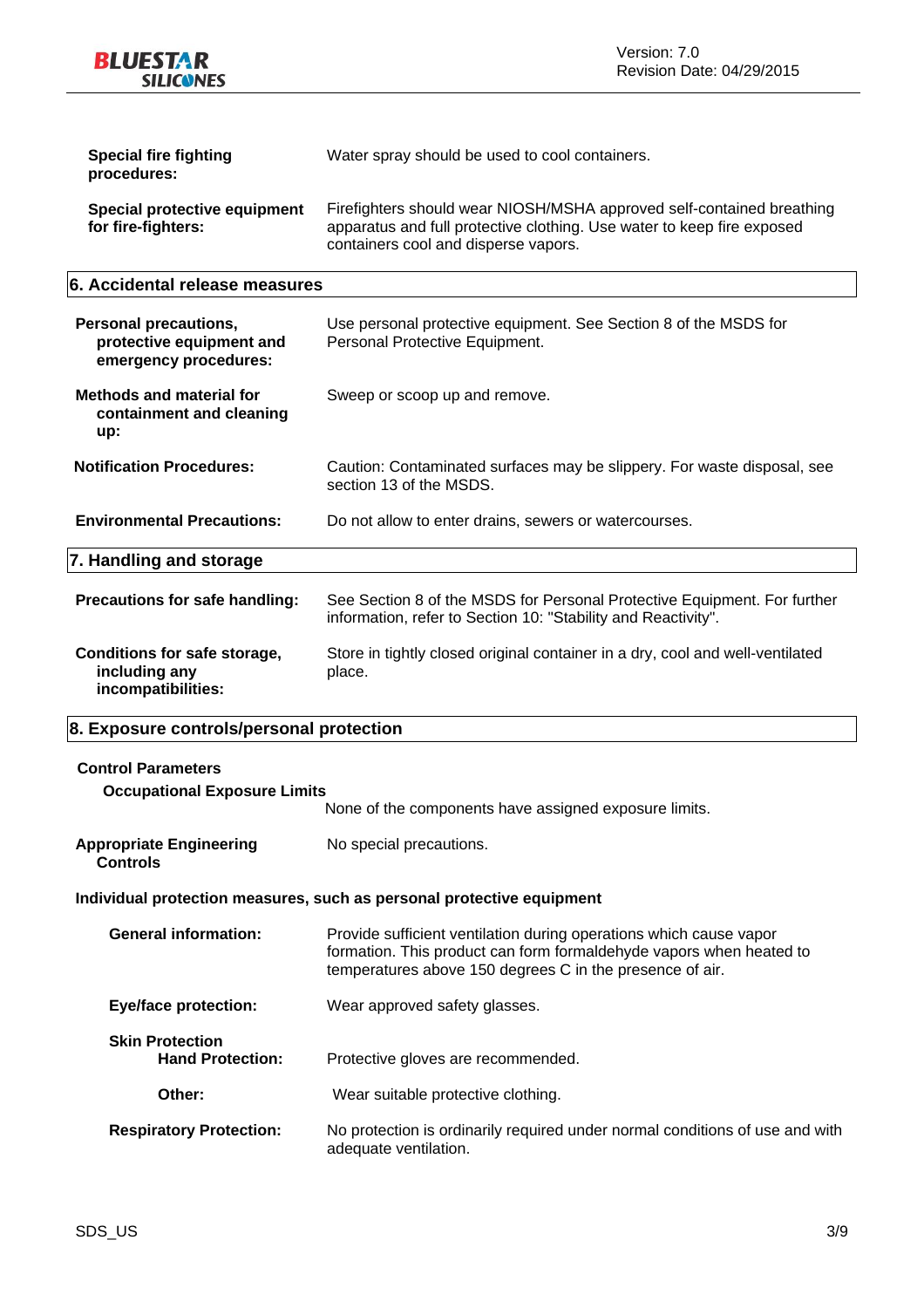|  | <b>Hygiene measures:</b> |
|--|--------------------------|
|--|--------------------------|

**Hygiene measures:** Always observe good personal hygiene measures, such as washing after handling the material and before eating, drinking, and/or smoking. Routinely wash work clothing and protective equipment to remove contaminants.

### **9. Physical and chemical properties**

### **9.1 Information on basic physical and chemical properties:**

### **Appearance**

| <b>Physical state:</b>                   | Solid                     |
|------------------------------------------|---------------------------|
| Form:                                    | Paste                     |
| Color:                                   | Translucent.              |
| Odor:                                    | Odorless                  |
| Odor threshold:                          | No data available.        |
| pH:                                      | Not applicable            |
| <b>Melting point/freezing point:</b>     | No data available.        |
| <b>International Inventories:</b>        | > 298 °F (148 °C)         |
| <b>Flash Point:</b>                      | > 500 °F (260 °C)         |
| <b>Evaporation rate:</b>                 | No data available.        |
| Flammability (solid, gas):               | No data available.        |
| Flammability limit - upper (%):          | No data available.        |
| Flammability limit - lower (%):          | No data available.        |
| Vapor pressure:                          | < 6.7 hPa (77 °F (25 °C)) |
| Vapor density:                           | No data available.        |
| <b>Relative density:</b>                 | No data available.        |
| Solubility(ies)                          |                           |
| <b>Solubility in water:</b>              | Insoluble in water        |
| <b>Solubility (other):</b>               | No data available.        |
| Partition coefficient (n-octanol/water): | No data available.        |
| Auto-ignition temperature:               | No data available.        |
| <b>Decomposition temperature:</b>        | No data available.        |
| <b>Viscosity:</b>                        | No data available.        |

### **10. Stability and reactivity**

| <b>Reactivity:</b>                                   | No data available.                                                                                                                                                                 |
|------------------------------------------------------|------------------------------------------------------------------------------------------------------------------------------------------------------------------------------------|
| <b>Chemical Stability:</b>                           | Stable                                                                                                                                                                             |
| <b>Possibility of Hazardous</b><br><b>Reactions:</b> | Will not occur.                                                                                                                                                                    |
| <b>Conditions to Avoid:</b>                          | None known.                                                                                                                                                                        |
| <b>Incompatible Materials:</b>                       | Strong oxidizers, strong acids, and strong bases.                                                                                                                                  |
| <b>Hazardous Decomposition</b><br><b>Products:</b>   | Thermal decomposition may liberate dimethylcyclosiloxanes. This product<br>can form formaldehyde vapors when heated to temperatures above 150<br>degrees C in the presence of air. |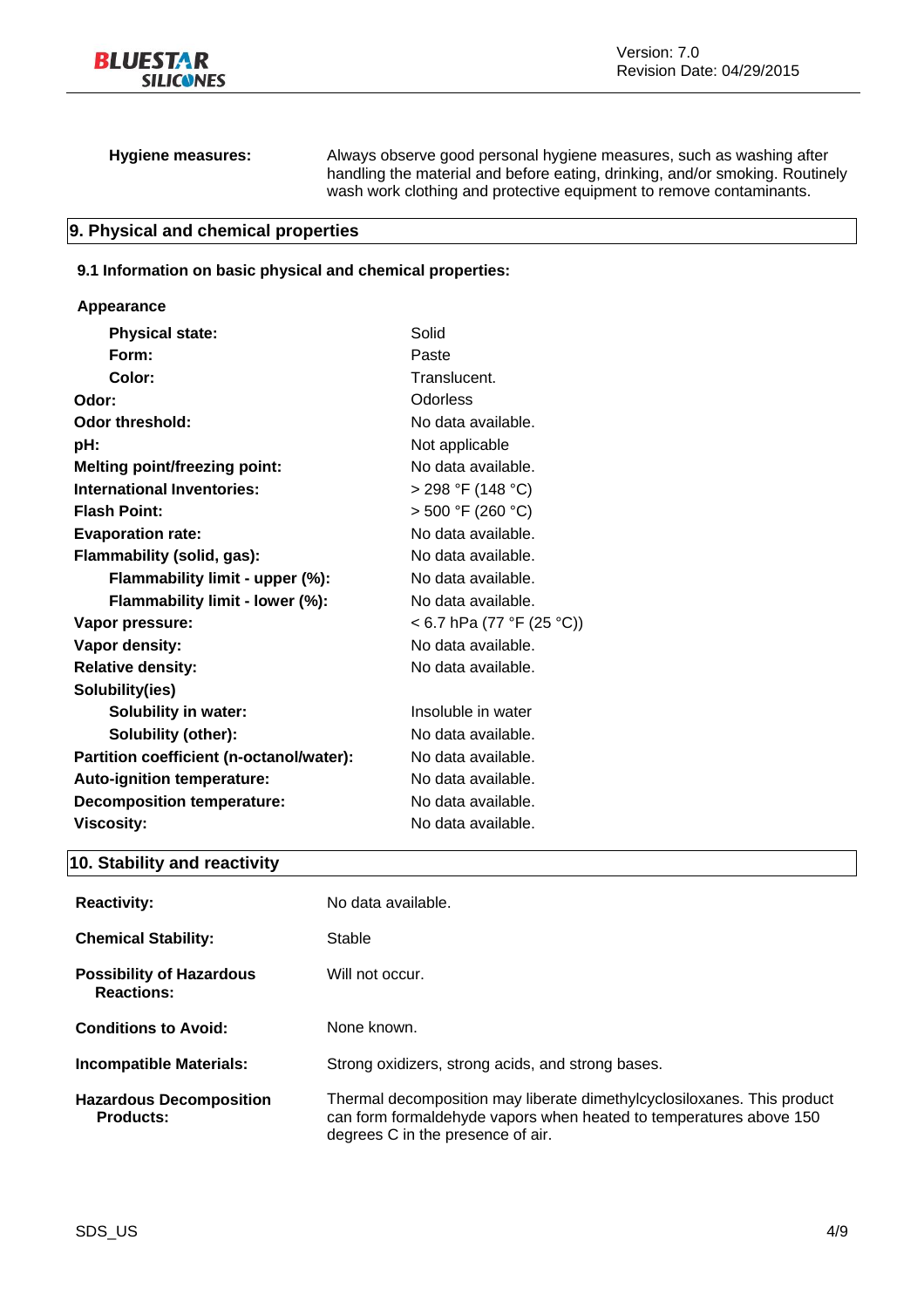### **11. Toxicological information**

| Information on likely routes of exposure<br>Ingestion:<br>No data available.                                     |                    |  |
|------------------------------------------------------------------------------------------------------------------|--------------------|--|
| Inhalation:                                                                                                      | No data available. |  |
| <b>Skin Contact:</b>                                                                                             | No data available. |  |
| Eye contact:                                                                                                     | No data available. |  |
| Symptoms related to the physical, chemical and toxicological characteristics<br>No data available.<br>Ingestion: |                    |  |
| Inhalation:                                                                                                      | No data available. |  |
| <b>Skin Contact:</b>                                                                                             | No data available. |  |
| Eye contact:                                                                                                     | No data available. |  |
| Information on toxicological effects                                                                             |                    |  |
| Acute toxicity (list all possible routes of exposure)                                                            |                    |  |
| Oral<br><b>Product:</b>                                                                                          | No data available. |  |
| Dermal<br><b>Product:</b>                                                                                        | No data available. |  |
| <b>Inhalation</b><br><b>Product:</b>                                                                             | No data available. |  |
| <b>Repeated Dose Toxicity</b><br><b>Product:</b><br>No data available.                                           |                    |  |
| <b>Skin Corrosion/Irritation</b><br>Product:<br>No data available.                                               |                    |  |
| <b>Serious Eye Damage/Eye Irritation</b><br>Product:<br>No data available.                                       |                    |  |
| <b>Respiratory or Skin Sensitization</b><br><b>Product:</b><br>No data available.                                |                    |  |
| Carcinogenicity<br><b>Product:</b><br>No data available.                                                         |                    |  |
| IARC Monographs on the Evaluation of Carcinogenic Risks to Humans:<br>No carcinogenic components identified      |                    |  |
| US. National Toxicology Program (NTP) Report on Carcinogens:<br>No carcinogenic components identified            |                    |  |
| US. OSHA Specifically Regulated Substances (29 CFR 1910.1001-1050):                                              |                    |  |

No carcinogenic components identified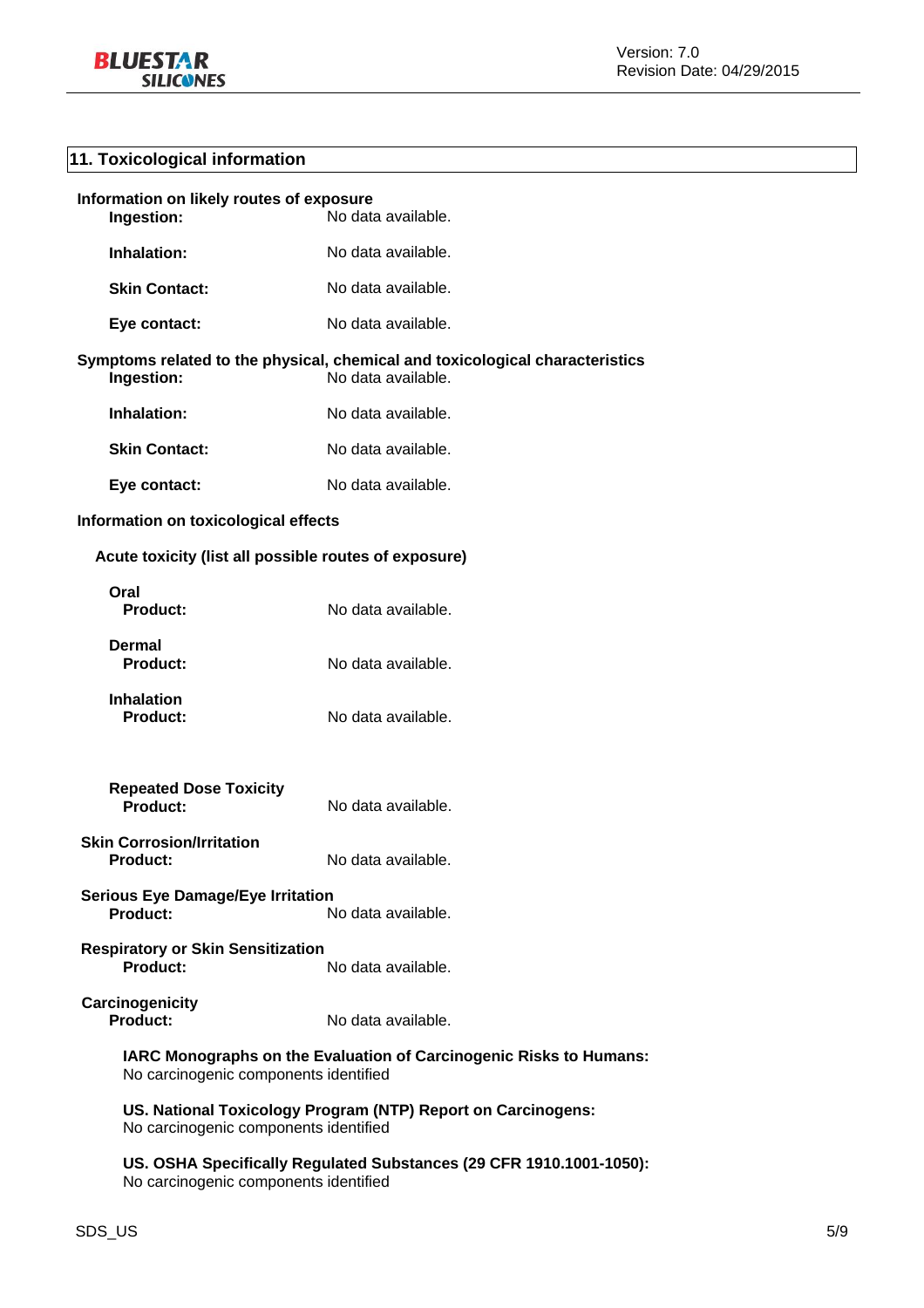### **Germ Cell Mutagenicity**

| In vitro<br><b>Product:</b>                                           | No data available. |
|-----------------------------------------------------------------------|--------------------|
| In vivo<br><b>Product:</b>                                            | No data available. |
| <b>Reproductive Toxicity</b><br>Product:                              | No data available. |
| <b>Specific Target Organ Toxicity - Single Exposure</b><br>Product:   | No data available. |
| <b>Specific Target Organ Toxicity - Repeated Exposure</b><br>Product: | No data available. |
| <b>Aspiration Hazard</b><br>Product:                                  | No data available. |
| <b>Other Effects:</b>                                                 | No data available. |

### **12. Ecological information**

### **Ecotoxicity:**

## **Acute hazards to the aquatic environment:**

**Fish**  No data available. **Aquatic Invertebrates**  No data available. **Chronic hazards to the aquatic environment:** 

| Fish<br><b>Product:</b>                                                                                    | No data available. |  |
|------------------------------------------------------------------------------------------------------------|--------------------|--|
| <b>Aquatic Invertebrates</b><br>Product:                                                                   | No data available. |  |
| <b>Toxicity to Aquatic Plants</b><br>Product:                                                              | No data available. |  |
| Persistence and Degradability                                                                              |                    |  |
| <b>Biodegradation</b><br>Product:                                                                          | No data available. |  |
| <b>BOD/COD Ratio</b><br><b>Product:</b>                                                                    | No data available. |  |
| Bioaccumulative Potential<br><b>Bioconcentration Factor (BCF)</b><br>No data available.<br><b>Product:</b> |                    |  |
| Partition Coefficient n-octanol / water (log Kow)                                                          |                    |  |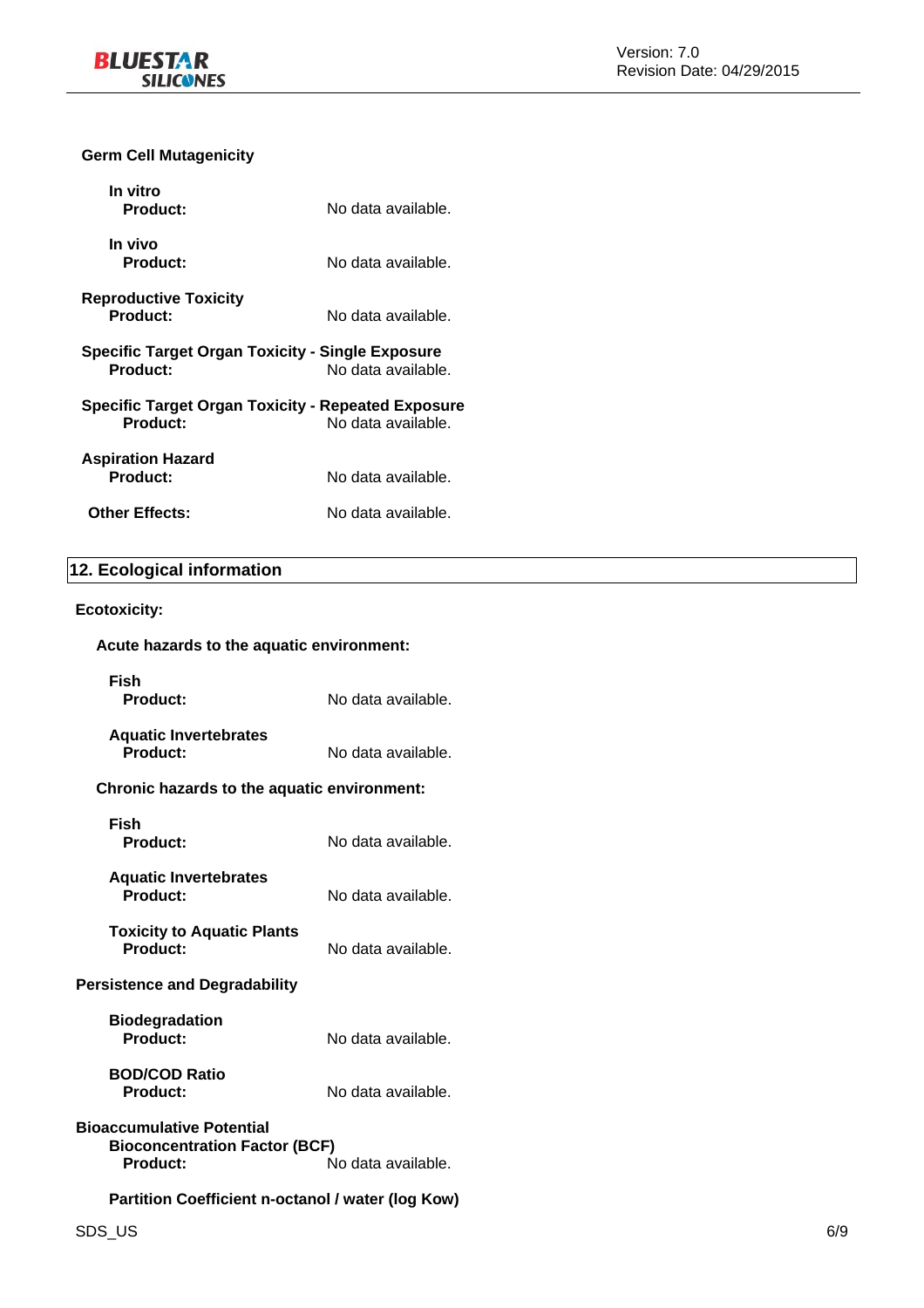

| <b>Product:</b>                                                                                                                                                                                                                                                            | No data available.                                                                                                                                                            |  |
|----------------------------------------------------------------------------------------------------------------------------------------------------------------------------------------------------------------------------------------------------------------------------|-------------------------------------------------------------------------------------------------------------------------------------------------------------------------------|--|
| <b>Mobility in Soil:</b>                                                                                                                                                                                                                                                   | No data available.                                                                                                                                                            |  |
| <b>Other Adverse Effects:</b>                                                                                                                                                                                                                                              | No data available.                                                                                                                                                            |  |
| 13. Disposal considerations                                                                                                                                                                                                                                                |                                                                                                                                                                               |  |
| <b>Disposal instructions:</b>                                                                                                                                                                                                                                              | Dispose of waste at an appropriate treatment and disposal facility in<br>accordance with applicable laws and regulations, and product<br>characteristics at time of disposal. |  |
| 14. Transport information                                                                                                                                                                                                                                                  |                                                                                                                                                                               |  |
|                                                                                                                                                                                                                                                                            |                                                                                                                                                                               |  |
| This material is not subject to transport regulations.                                                                                                                                                                                                                     |                                                                                                                                                                               |  |
| <b>Environmental hazards:</b>                                                                                                                                                                                                                                              | Not regulated.                                                                                                                                                                |  |
| Special precautions for user:                                                                                                                                                                                                                                              | No special precautions.                                                                                                                                                       |  |
| 15. Regulatory information                                                                                                                                                                                                                                                 |                                                                                                                                                                               |  |
| <b>US Federal Regulations</b>                                                                                                                                                                                                                                              |                                                                                                                                                                               |  |
| TSCA Section 12(b) Export Notification (40 CFR 707, Subpt. D)<br>None present or none present in regulated quantities.                                                                                                                                                     |                                                                                                                                                                               |  |
| <b>CERCLA Hazardous Substance List (40 CFR 302.4):</b><br>None present or none present in regulated quantities.                                                                                                                                                            |                                                                                                                                                                               |  |
|                                                                                                                                                                                                                                                                            | Superfund Amendments and Reauthorization Act of 1986 (SARA)                                                                                                                   |  |
| <b>Hazard categories</b>                                                                                                                                                                                                                                                   |                                                                                                                                                                               |  |
| Acute (Immediate)                                                                                                                                                                                                                                                          | Chronic (Delayed)<br><b>Pressure Generating</b><br>Fire<br>Reactive                                                                                                           |  |
| <b>SARA 302 Extremely Hazardous Substance</b><br>None present or none present in regulated quantities.<br>None present or none present in regulated quantities.<br><b>SARA 304 Emergency Release Notification</b><br>None present or none present in regulated quantities. |                                                                                                                                                                               |  |
| <b>SARA 313 (TRI Reporting)</b>                                                                                                                                                                                                                                            | None present or none present in regulated quantities.                                                                                                                         |  |
|                                                                                                                                                                                                                                                                            | Clean Water Act Section 311 Hazardous Substances (40 CFR 117.3)<br>None present or none present in regulated quantities.                                                      |  |
|                                                                                                                                                                                                                                                                            | Clean Air Act (CAA) Section 112(r) Accidental Release Prevention (40 CFR 68.130):<br>None present or none present in regulated quantities.                                    |  |

### **US State Regulations**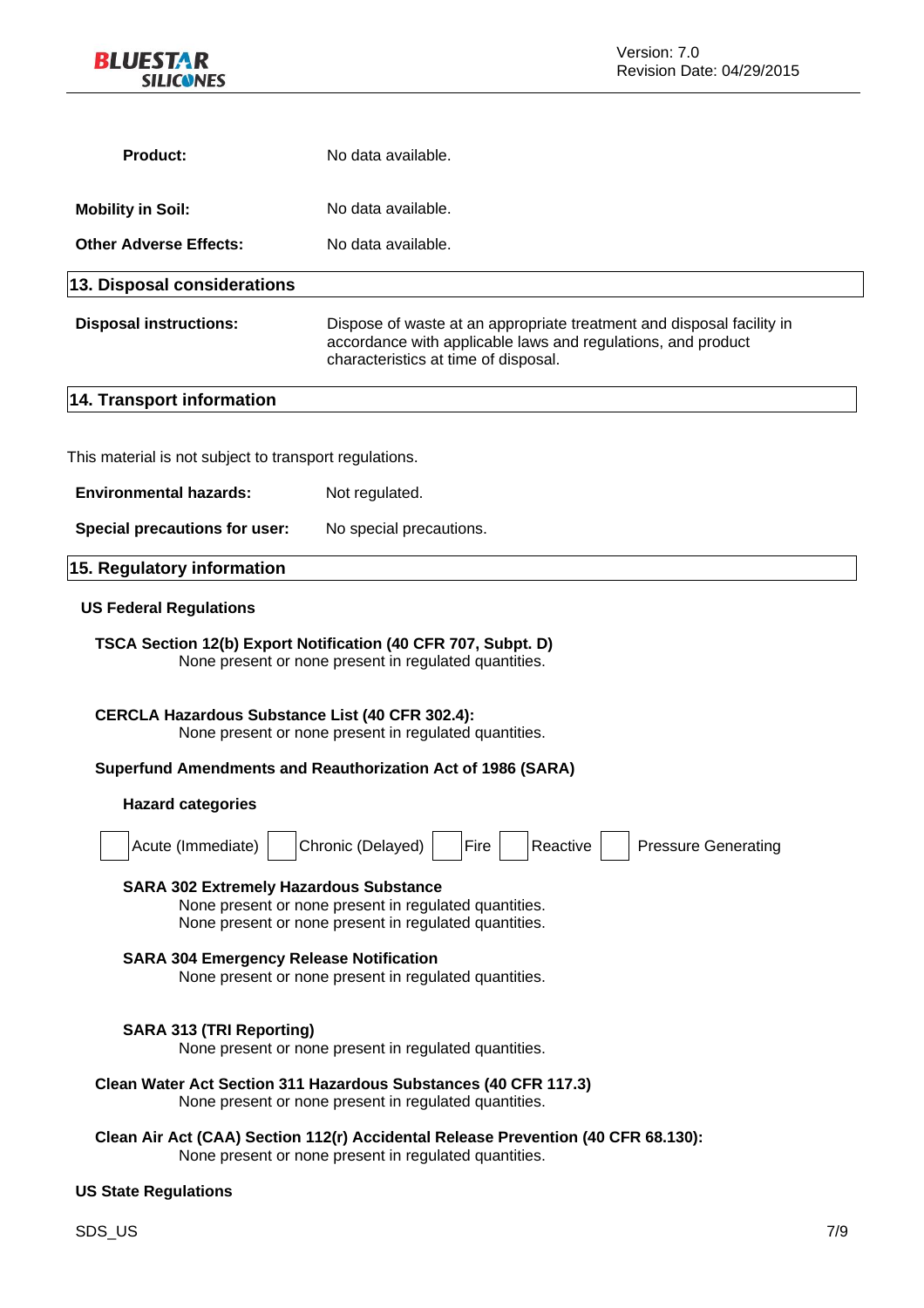

#### **US. California Proposition 65**

No ingredient regulated by CA Prop 65 present.

**US. New Jersey Worker and Community Right-to-Know Act**  No ingredient regulated by NJ Right-to-Know Law present.

#### **US. Massachusetts RTK - Substance List**

No ingredient regulated by MA Right-to-Know Law present. No ingredient regulated by MA Right-to-Know Law present.

### **US. Pennsylvania RTK - Hazardous Substances**

No ingredient regulated by PA Right-to-Know Law present.

#### **US. Rhode Island RTK**

No ingredient regulated by RI Right-to-Know Law present.

| <b>Inventory Status:</b><br>Australia AICS: | On or in compliance with the inventory |
|---------------------------------------------|----------------------------------------|
| Canada DSL Inventory List:                  | On or in compliance with the inventory |
| EU EINECS List:                             | On or in compliance with the inventory |
| Korea Existing Chemicals Inv. (KECI):       | On or in compliance with the inventory |
| US TSCA Inventory:                          | On or in compliance with the inventory |

### **16.Other information, including date of preparation or last revision**

### **HMIS Hazard ID**



B - Safety Glasses & Gloves

Hazard rating: 0 - Minimal; 1 - Slight; 2 - Moderate; 3 - Serious; 4 - Severe; \*Chronic health effect

### **NFPA Hazard ID**



Hazard rating: 0 - Minimal; 1 - Slight; 2 - Moderate; 3 - Serious; 4 - Severe